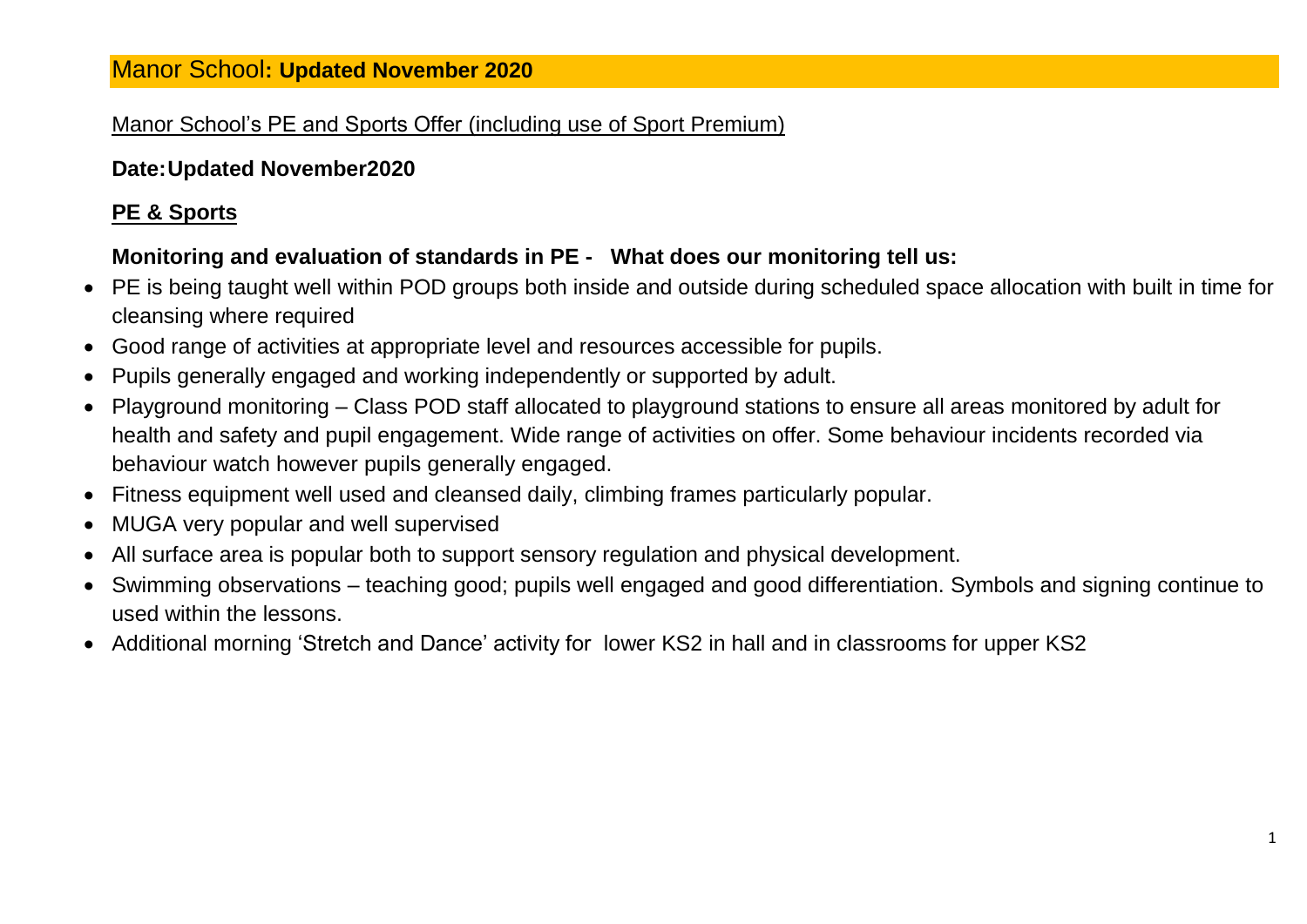Impact of Covid 19 meant that we report on percentage of pupils on track in March 2020 to meet targets.

- 21.4% of our year 6 pupils on target to swim competently, confidently and proficiently over a distance of 25 metres.
- 25% of our year 6 pupils on target to use a range of strokes effectively.
- Planning for safe self-rescue pool based lessons was due to be delivered in the Summer term so no formal assessment made this academic year.
- 25% of our year 6 pupils were on target to show an understanding of safe self-rescue in small pool.
- 25% of our year 6 pupils were on target to show an understanding of safe self-rescue in full size pool.
- Jason Roberts Foundation coaching lessons timetabled for Wednesday were delivered until school closure and are due to restart this half term. This specialist intervention supports pupils in developing team skills and gross motor, coordination and independence. ( 6 Classes)

## **Our school's vision and strategy for PE – 'Love, Learn, Laugh'**

- Our curriculum review covered all key areas of the PE curriculum to ensure breadth and balance and in January 2020 the school received an Outstanding Ofsted judgement.
- Continue to monitor PE sessions planning for awareness of personal space, coordination, gross motor skills and group interaction skills; Thinking Me (Selecting and Applying Skills and Tactics), Social Me (Acquiring and Developing), Healthy Me (Knowledge and Understanding of Fitness and Health), Physical Me (Evaluating and Improving Performance).
- Continue to plan and deliver PE sessions that are fun and interactive and ensure swimming is accessible to all pupils
- Continue to ensure our playground facilitates a range of fitness activities that pupils can access in small group or individually.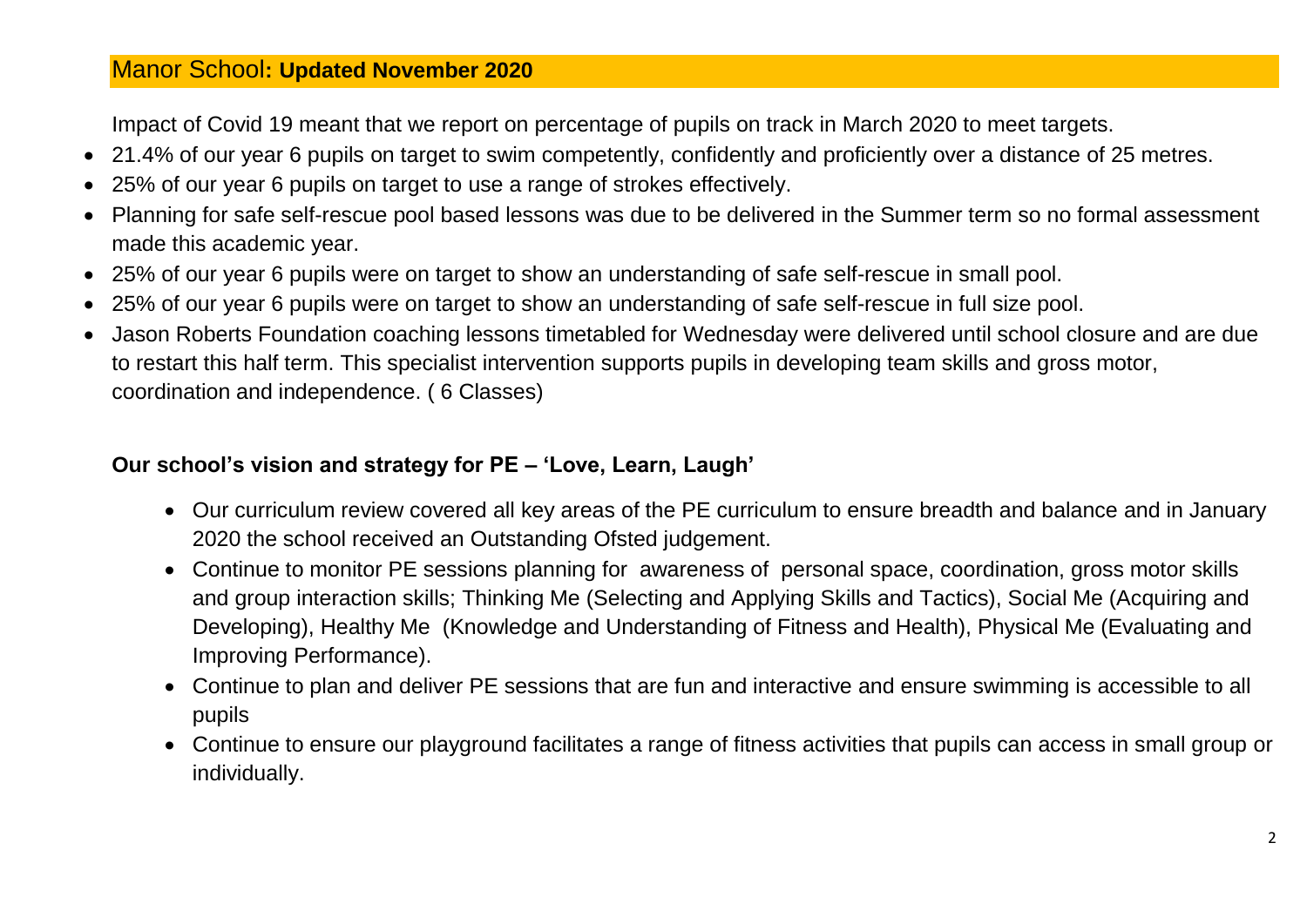Continue to elicit multi professional guidance on how gross body movements can be incorporated into indirect pathway programmes when possible.

## **Use of the Sports Premium 2020/21**

All pupils receive at least one weekly swimming lesson led by our qualified Swim Team, participate in at least one weekly PE session and access outdoor play twice a day (weather permitting), which includes a wide range of fitness, sports and motor development opportunities for all ages.

Pupils experience high quality planned Physical Education (PE) lessons delivered by class teachers, which support the development of physical skills, according to individual pupil needs. Lessons are enjoyable, vigorous and purposefully, promote healthy lifestyles, positive physical change and collaboration with others. We aim to encourage a lifelong interest in physical activity and healthy living. We provide pupils with skills they can use in later life and aim to instill a love of gymnastics, dance, ball games, athletics and swimming. We encourage pupils to warm up before and cool down after PE, to improve their understanding of the impact of exercise on their body, and to reflect on their performance. Some pupils benefit from regular yoga lessons to support competencies in mind-body awareness, self-regulation and physical fitness.

All pupils have access to OT input and self-regulation programmes.

Assessment identifies pupils on direct or indirect pathway

#### **What will we receive?**

Manor school has been allocated £17,480 funding including an additional £10.00 per pupil excluding EYFS provision

How will we spend the money?

The sport premium grant is being used to improve the quality of PE, sport provision and raise standards across the BSAT schools.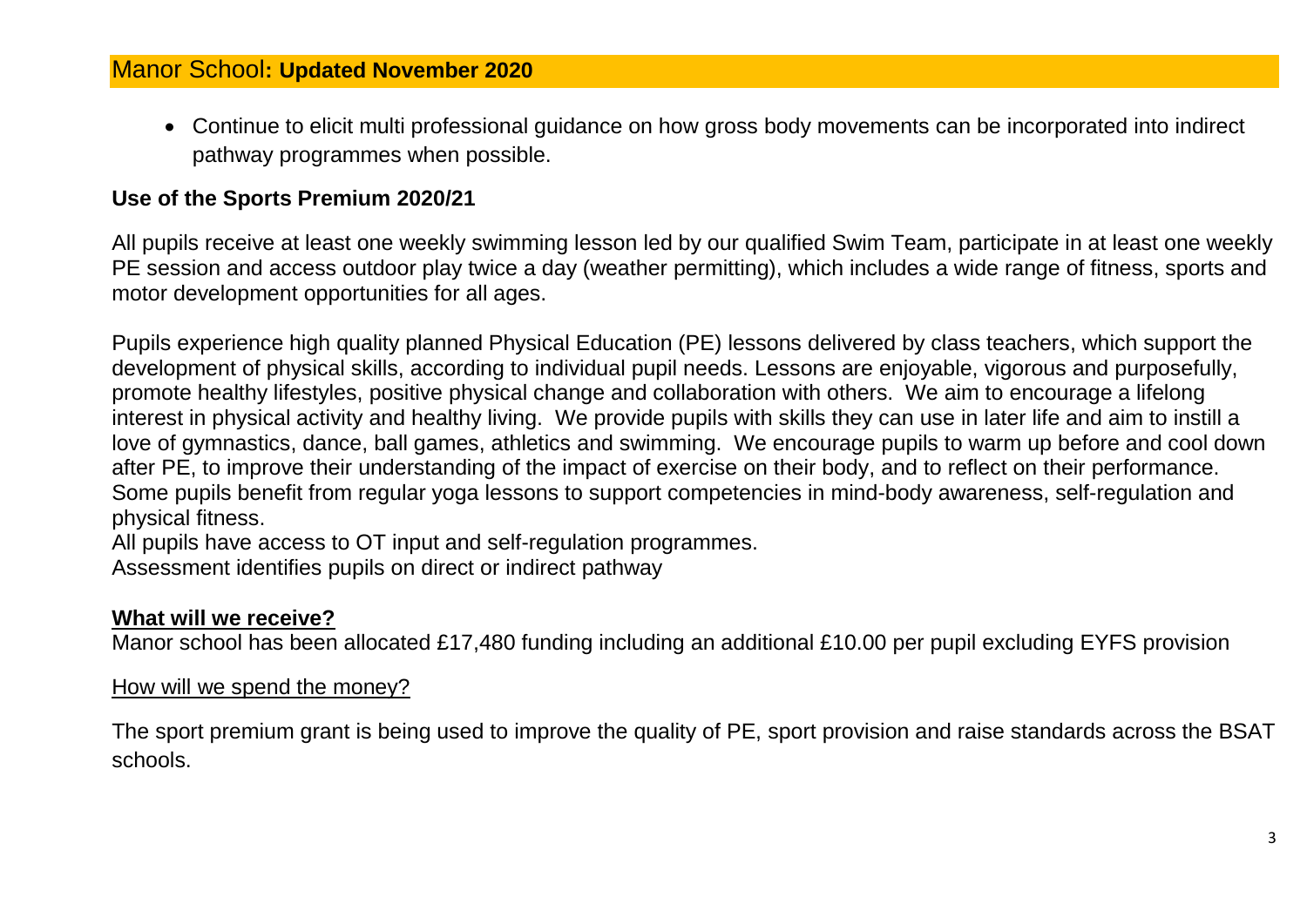| <b>Sport Premium</b><br>to be used for                                               | <b>Amount</b><br>allocated<br>2019/20 | <b>Amount</b><br>allocated<br>2020/21 | <b>Number of</b><br>pupils<br>eligible | <b>Brief summary</b><br>of the<br><i><b>intervention</b></i>                             | <b>Intended outcomes</b>                                                           | <b>Monitoring</b>                                                                         | <b>Impact</b>                                                                                                                                                                                                                                                                                                                  |
|--------------------------------------------------------------------------------------|---------------------------------------|---------------------------------------|----------------------------------------|------------------------------------------------------------------------------------------|------------------------------------------------------------------------------------|-------------------------------------------------------------------------------------------|--------------------------------------------------------------------------------------------------------------------------------------------------------------------------------------------------------------------------------------------------------------------------------------------------------------------------------|
| <b>Weekly</b><br>swimming<br>sessions for all<br>pupils.                             | £6,500                                | £6,500                                | 150                                    | All pupils receive<br>weekly swimming<br>tuition to develop<br>their swimming<br>skills. | To become confident in<br>the water.<br>To make progress in<br>learning to swim.   | Swimming data<br>Swimming reports and<br>awards<br>Feedback from pupils<br>and or/parents | Pupil progress in water<br>confidence and swimming<br>technique. Pupils receive<br>certificates of achievement.<br>Targeted groups of pupils<br>attend Willesden Sports<br>Centre for experience in<br>deeper water swimming and<br>attend swimming galas in<br>competition.<br>Positive attitudes from<br>pupils to swimming. |
| <b>Transport to</b><br><b>Milton Keynes</b><br>for Ski<br><b>Experience</b>          |                                       | £100                                  | 7 pupils                               | A trial block of<br><b>Skiing Sessions</b><br>for 7 pupils over a<br>half term           | Pupils to engage in<br>skiing activities                                           |                                                                                           | Support core strength,<br>coordination, balance<br>Supports engagement in<br>cultural capital activities<br>Cross-curricular links to<br>Geography.                                                                                                                                                                            |
| <b>Transport to</b><br><b>Riding centre</b><br>for Horse riding<br><b>Experience</b> |                                       | £100                                  | 7 pupils                               | A trial block of<br>horse riding for 7<br>pupils over a half<br>term                     | Pupils to engage in<br>horse riding                                                |                                                                                           | Support core strength,<br>coordination, balance<br>Supports engagement in<br>cultural capital activities<br>Cross-curricular links to<br>Geography.                                                                                                                                                                            |
| <b>Purchase</b><br>sensory<br>equipment to<br>be used in the<br>swimming pool.       | £1,500                                | £1,500                                | 90                                     | Visually/sensory<br>impaired pupils<br>will use sensory<br>equipment in the<br>pool      | To develop confidence in<br>the water.<br>To make progress in<br>learning to swim. | Swimming data<br>Swimming reports and<br>awards<br>Feedback from pupils<br>and or/parents |                                                                                                                                                                                                                                                                                                                                |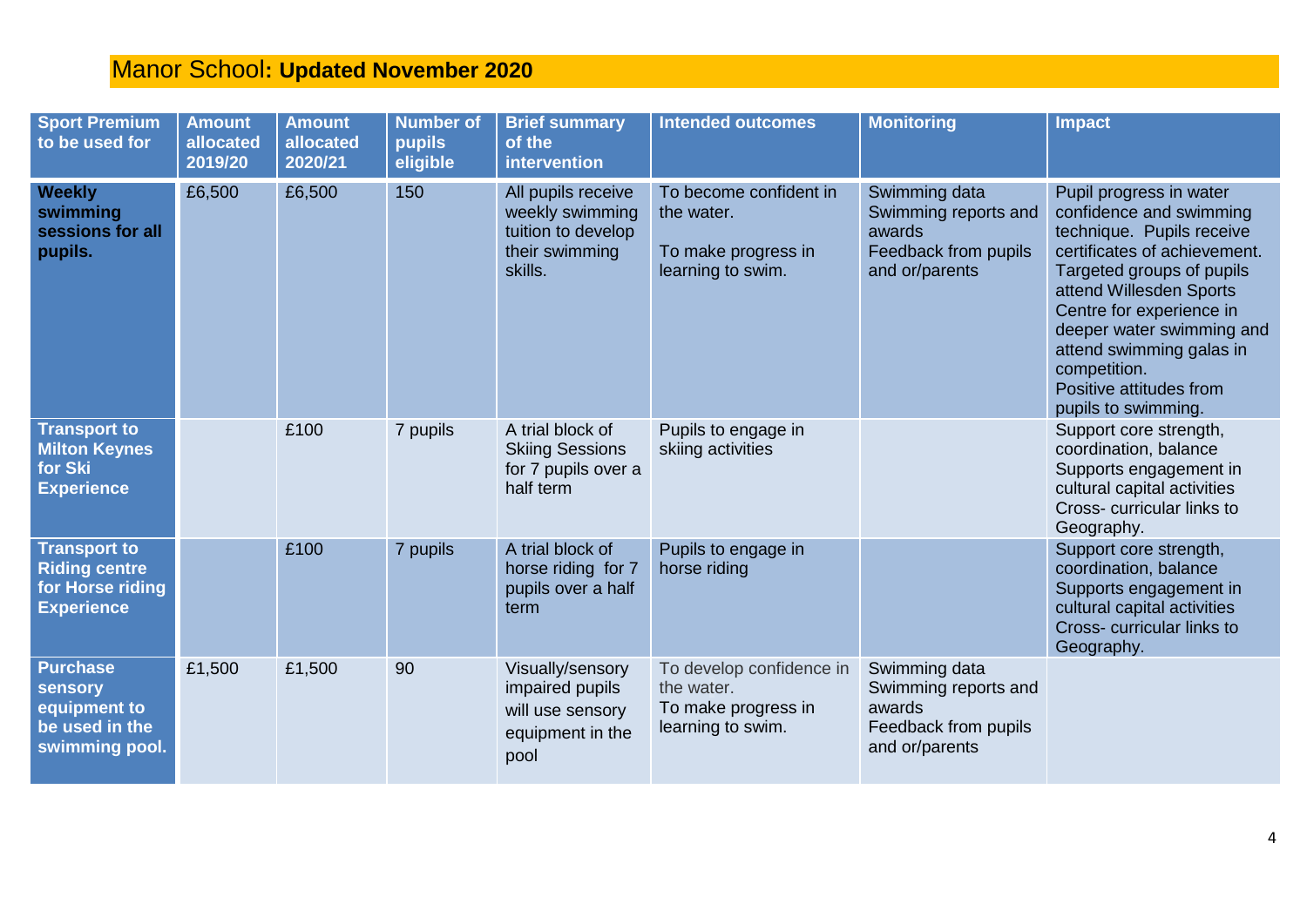| <b>Weekly yoga</b><br><b>sessions</b> | £4,500 | £3,410 | 50 pupils                           | Weekly yoga<br>sessions<br>delivered by<br><b>Special Yoga</b>                                                                                         | To develop children's<br>confidence<br>To develop<br>concentration<br>To develop coordination<br>To develop flexibility and<br>fitness<br>To develop children<br>ability to be calm<br>To develop children<br>ability to relax<br>To develop fine and<br>gross motor skills.<br>To develop<br>perseverance. | Lesson observation<br>Generalisation of<br>skills into classroom                          | Teaching of techniques that<br>pupils can use to calm down<br>and deal with feelings of<br>stress, sadness and<br>uncertainty.<br>Body control Posture can<br>produce improvements in<br>flexibility and coordination,<br>as well as contributing<br>towards improving general<br>health.<br>Structured yoga programme<br>can develop skills of waiting,<br>listening, speaking, taking<br>turns and following rules.<br>Practising yoga postures<br>can help to regulate the<br>vestibular system, sense of<br>balance and spatial<br>orientation to coordinate<br>movement.<br>Improvement in posture;<br>attention<br>self confidence; |
|---------------------------------------|--------|--------|-------------------------------------|--------------------------------------------------------------------------------------------------------------------------------------------------------|-------------------------------------------------------------------------------------------------------------------------------------------------------------------------------------------------------------------------------------------------------------------------------------------------------------|-------------------------------------------------------------------------------------------|-------------------------------------------------------------------------------------------------------------------------------------------------------------------------------------------------------------------------------------------------------------------------------------------------------------------------------------------------------------------------------------------------------------------------------------------------------------------------------------------------------------------------------------------------------------------------------------------------------------------------------------------|
| <b>IT equipment</b>                   | £1,000 | £1,500 | Additional<br>&replacement<br>ipads | <b>IPads used</b><br>across the school<br>for pupils to<br>photograph and<br>film themselves in<br>order to self-<br>evaluate<br>performance in<br>PE) | To develop skills of self-<br>reflection.<br>To improve performance.<br>Teachers to use<br>recordings to plan for<br>next steps                                                                                                                                                                             | Lesson observation.<br>Pupils progress<br>Pupils confidence and<br>ability to self-assess | Pupil confidence in using<br>iPads to record<br>Pupil confidence in sharing<br>reflections and learning.<br>Pupil ability to use<br>appropriate PE vocabulary<br>to describe actions in PE.<br>Pupil ability to plan next step<br>in their own learning.                                                                                                                                                                                                                                                                                                                                                                                  |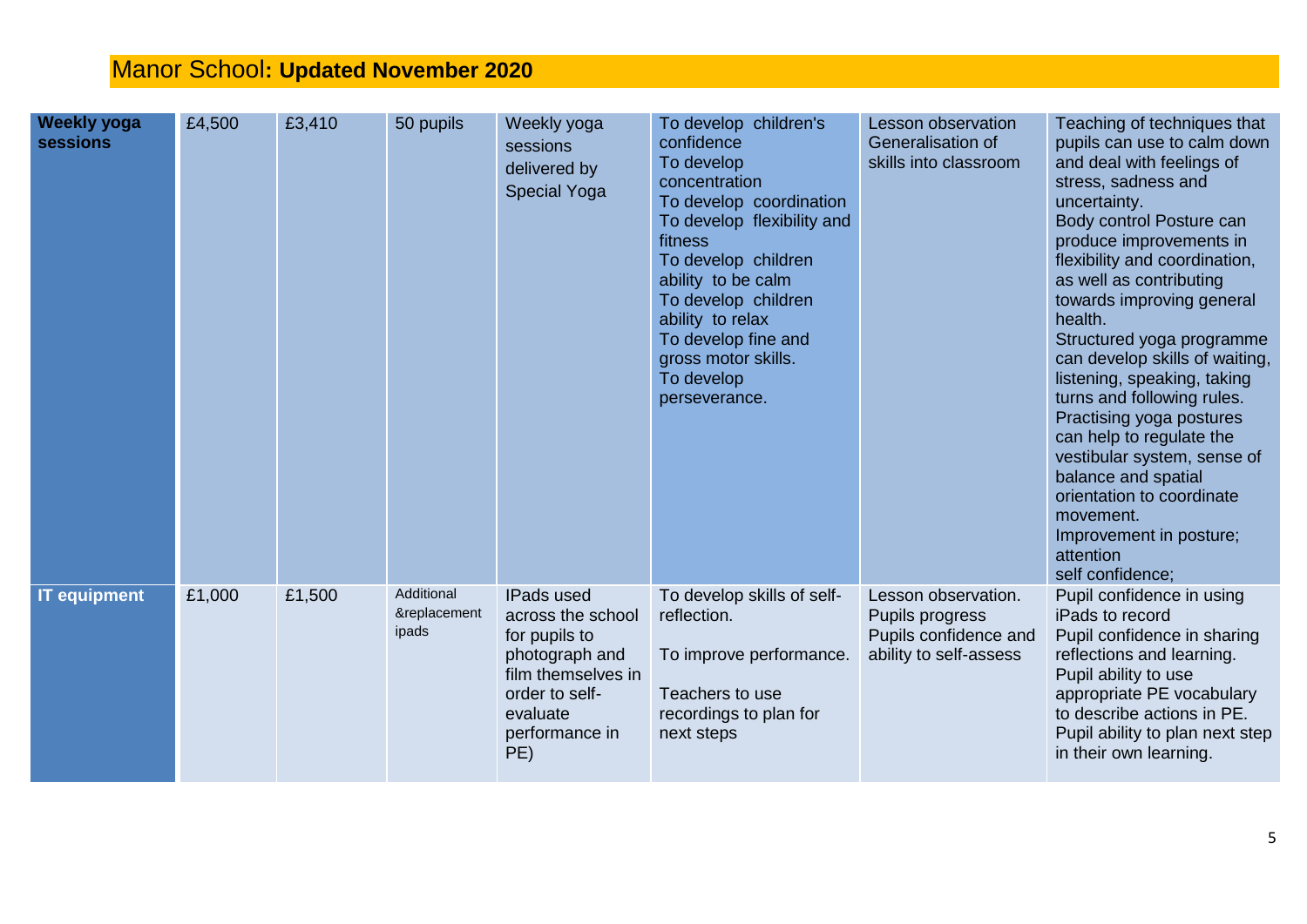| <b>Purchase</b><br>/replace<br>equipment for<br>playground<br><b>Boxes and</b><br><b>beach huts</b> | £2,000 | £1,500 | 150 pupils            | <b>Restock Green</b><br>storage boxes in<br>Playground with<br>resources to<br>support play and<br>interactions in the<br>playground.<br>Resource beach<br>huts with thematic<br>resources which<br>support gross<br>movement. | Resources to be rotated<br>on daily basis which are<br>engaging and encourage<br>interactions between<br>pupils /pupils and adult/<br>pupils.<br>Resources will support<br>functional<br>communication and PE<br>vocabulary.<br>To develop gross motor<br>skills.<br>To improve levels of<br>fitness /performance. | Playground<br>observation<br>Engagement in<br>playground resources.<br><b>School Council</b><br>monitoring | Improvement in posture;<br>core strength;<br>self-confidence;          |
|-----------------------------------------------------------------------------------------------------|--------|--------|-----------------------|--------------------------------------------------------------------------------------------------------------------------------------------------------------------------------------------------------------------------------|--------------------------------------------------------------------------------------------------------------------------------------------------------------------------------------------------------------------------------------------------------------------------------------------------------------------|------------------------------------------------------------------------------------------------------------|------------------------------------------------------------------------|
| <b>Purchase</b><br>/replace<br>equipment for<br>playground<br><b>Trikes, scooters</b>               |        | £1870  | 150                   | Playground<br>resources to<br>support play<br>mobility and<br>gross motor skills.                                                                                                                                              | Resources available in<br>track area<br>Adults support<br>communication and PE<br>vocabulary.<br>To develop gross motor<br>skills.<br>To improve levels of<br>fitness /performance.                                                                                                                                | Playground<br>observation<br>Engagement in<br>playground resources.<br><b>School Council</b><br>monitoring | Improvement in posture;<br>core strength;<br>self-confidence;          |
| <b>Organise and</b><br>participate in<br>swimming<br>competitions                                   | £2,000 | £2,500 | Confident<br>swimmers | Enter local and<br>Pan London<br>swimming galas<br>Organise<br>'Swimmathon'<br>in collaboration<br>with Secondary<br><b>SEND setting</b>                                                                                       | To compete.<br>To develop<br>sportsmanship.                                                                                                                                                                                                                                                                        | Observation                                                                                                | Pupil participation in Galas<br>increased pupil attendance<br>at galas |
| <b>TOTAL SPEND</b><br>2020/21                                                                       | 17,500 | 17,480 |                       |                                                                                                                                                                                                                                |                                                                                                                                                                                                                                                                                                                    |                                                                                                            |                                                                        |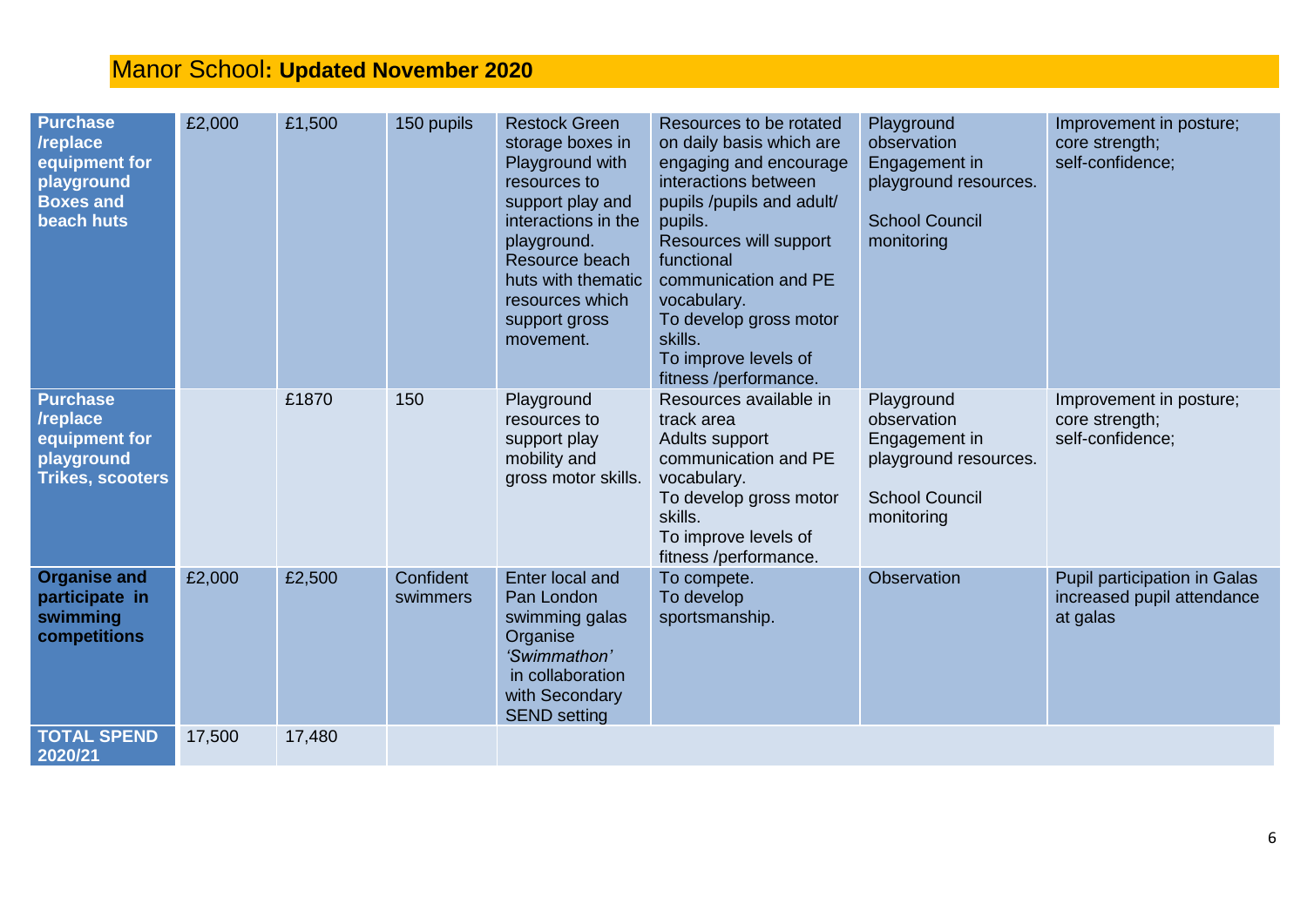#### What does the data show about spending?

Sports Premium has been used to develop pupil independence and confidence in swimming. Sensory resources are available to engage pupils where appropriate. The impact of this has been more positive attitudes to exercise and confidence in the water. Groups of pupils who demonstrate greater levels of skill access Willesden Sports Centre to experience depth and sharing use of a public sports centre. Pupils collaborate and participate in swimming galas at least 3 times per year.

Spending has provided good value for money i.e. we ensure 3 quotes are received before making decisions re; spending. With the increase in the sports premium BSAT Schools seek to introduce further variation in access to sport to further extend our PE offer and to ensure all pupils receive PE/sports sessions that suit their needs, preferences etc.

The inclusion of yoga sessions delivered by The Special Yoga Centre supports pupils in developing their flexibility, supports focus and calmness/reflection, self-regulation and mindfulness. Some staff are trained to deliver Yoga sessions in school which enables us to deliver additional sessions within the school day or when needed by individuals or groups.

The use of iPads to film, reflect and monitor progress in all classes is encouraged. Groups of pupils are supported to develop self and peer to peer reflection/feedback skills regarding performance in PE/physical activities. These pupils are supported to self -review and analyse their own and peer performance. It has also acted as a means for pupils to share experiences with peers in other classes and members of staff. Some very proud moments have been shared.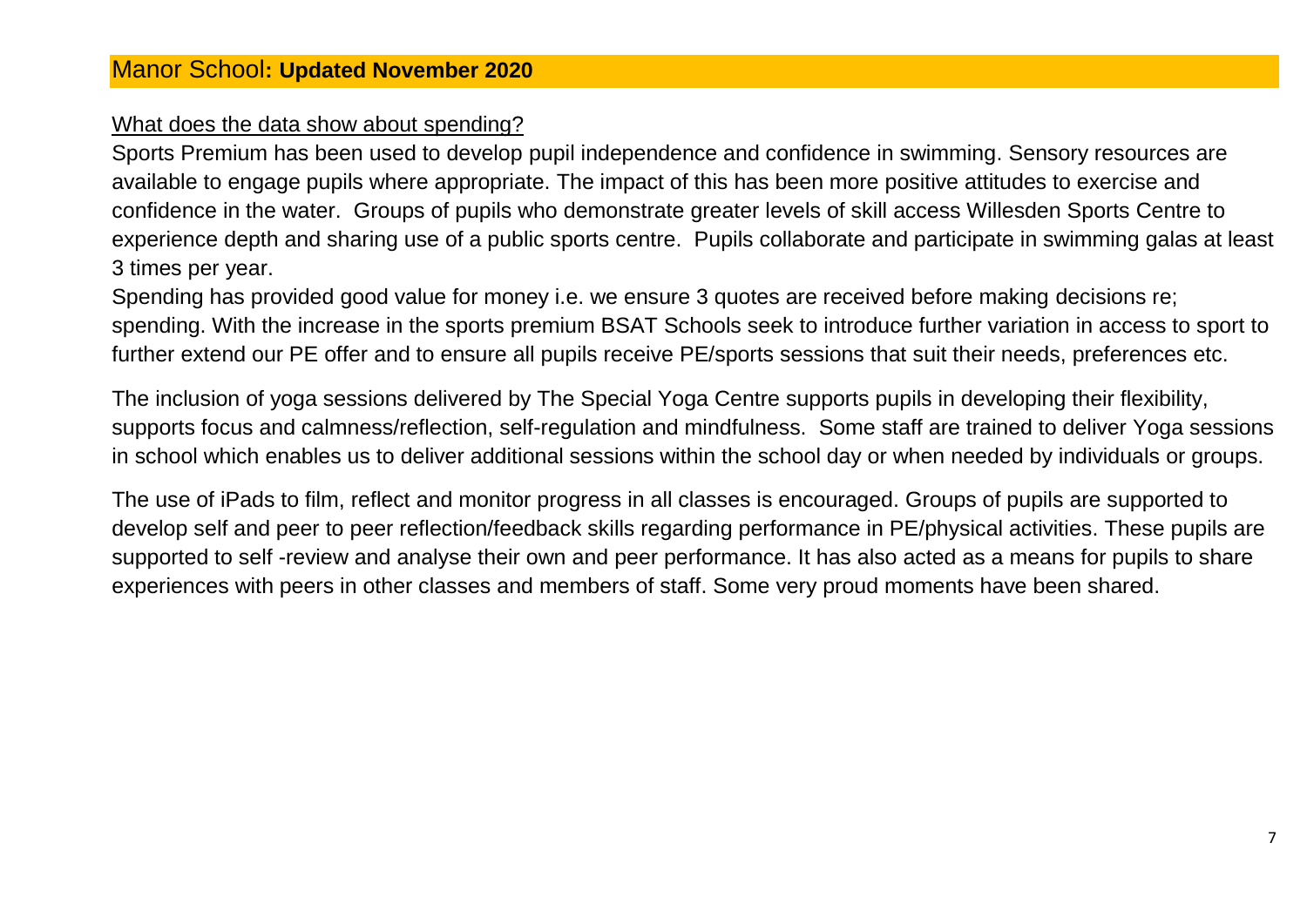## **Extra-curricular enrichment activities provided to promote sport participation**

- 7 pupils engage in weekly skiing sessions delivered by trained tutors supported by Manor staff.
- 7 pupils engage in Horse riding sessions delivered by trained tutors supported by Manor staff
- Pupils engage in weekly swimming sessions at local sports centre with access to standard size pool deep water swimming for pupils who need their swimming opportunities extended
- Playground exercise and climbing equipment
- 2 Sports Days (1 EYFS + KS1) (1 KS2)
- Excel sports club for KS2 pupils on Friday afternoons
- Monday morning KS2 dance/movement activities
- Deep water swimming for older KS2 pupils who need their swimming opportunities extended
- Yoga sessions for pupils
- Sports activities available for both boys and girls
- External coaching to enable pupils to develop skills and extend learning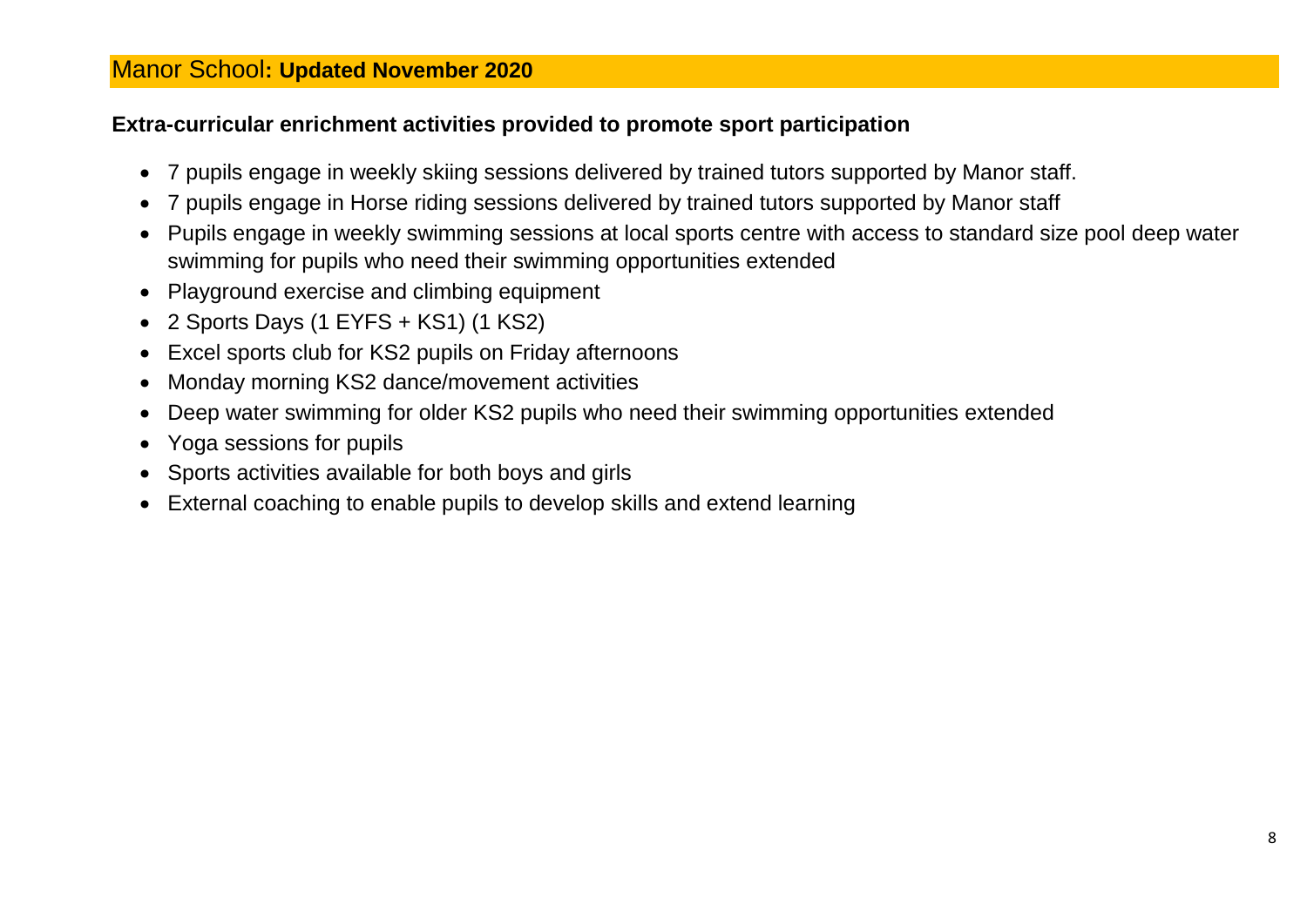## **Review of the current PE and school sport offer (strengths and weaknesses of the school's offer)**

#### Reviewed in January 2020 –

- Staff interact with pupils at playtimes to ensure increased 'play' interaction and learning experiences for all pupils
- OTs support pupils in use of playground equipment.
- Symbols available on playground.
- Resurface on playground and safe surface under large equipment which allows for increased independence.
- Additional resources provided for playground football and target practice with a realistic surface.
- Large climbing frame installed in both EYFS playground and large playground offers increased challenge to all users.
- Playground continues to facilitate a wide range of fitness activities that pupils can access in small group or individually
- Expectation that teachers across the school will be responsible for the delivery of high quality indoor and outdoor PE totalling not less than 2 hours per week
- OTs available to support teacher planning
- PE curriculum Themes reviewed to ensure a consistent broad and balanced offer. (3i's)
- Concept of team games difficult to facilitate with some pupils (ASD).
- All pupils access to team games opportunities with direct modelling, participation and teaching.
- More pupils need to experience competition where appropriate.
- Extend direct teaching of safe self-rescue to year 5 pupils or when pupil show understanding.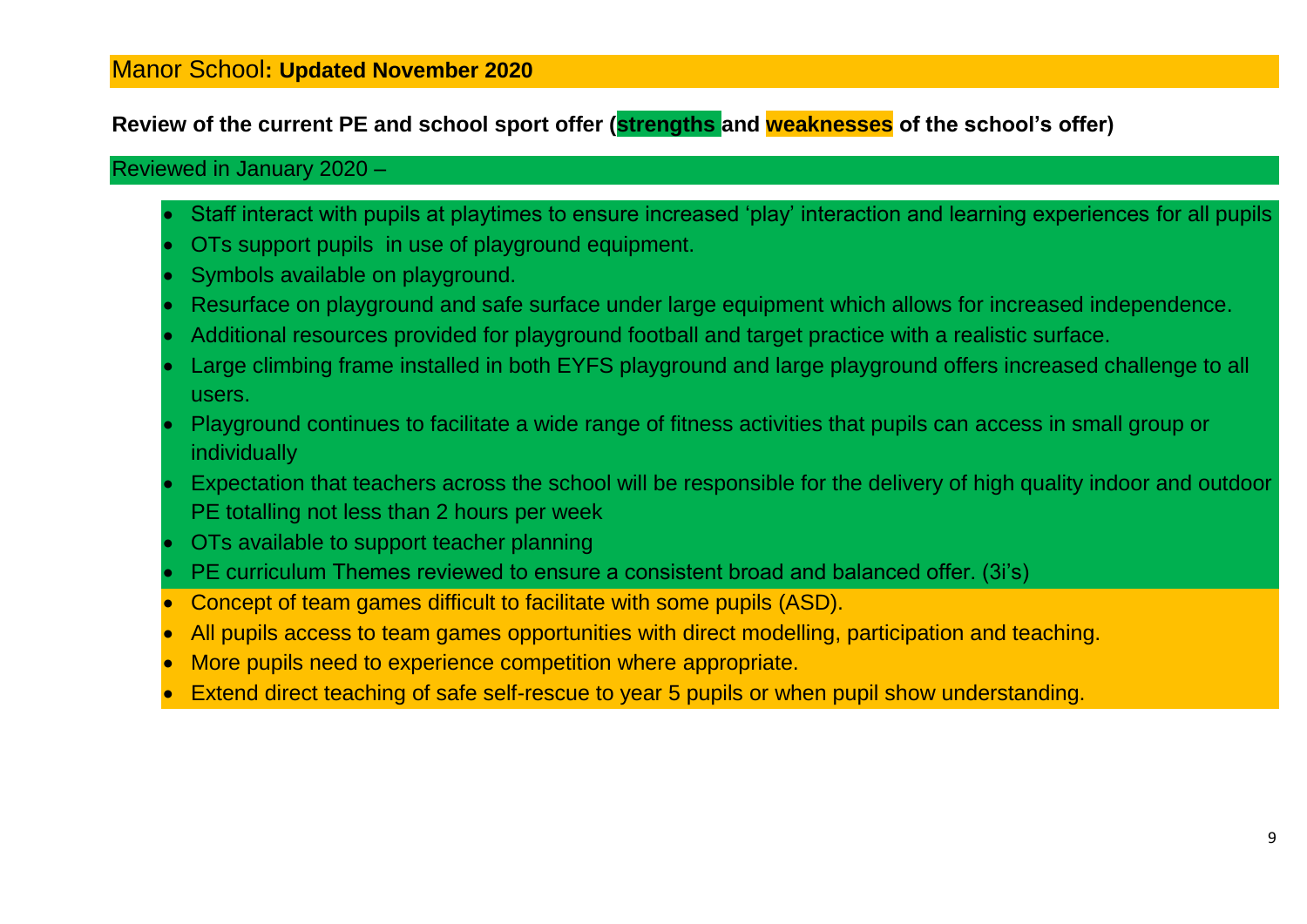## **Priorities for improvement in our PE action plan. How are we using our PE and sport funding grant to gain maximum impact?**

#### **Services from the local partnerships we have engaged with:**

- Purchase of resources to extend and consolidate pupil knowledge of benefits physical exercise and healthy eating.
- Purchase of equipment to support engagement and enjoyment of all pupils at appropriate level.
- Replacement of resources that have proven benefit to pupils PE development.
- Yoga sessions– class staff working alongside yoga teachers to develop their own practice and understanding
- Willesden Sport Centre use of their large pool and sports field
- Working alongside an external sports coach to challenge and extend pupils in competitive sport, and to develop sport skills across the school
- Attending swimming galas in Brent, Ealing and Richmond to compete against other schools
- Collaboration with Physical Education Students and Local secondary school 6<sup>th</sup> formers leading stations on Sports Days at Jason Roberts foundation setting.
- Collaborate with other SEND settings in setting up competitive activities/days ( BOCCIA- BHHAG group)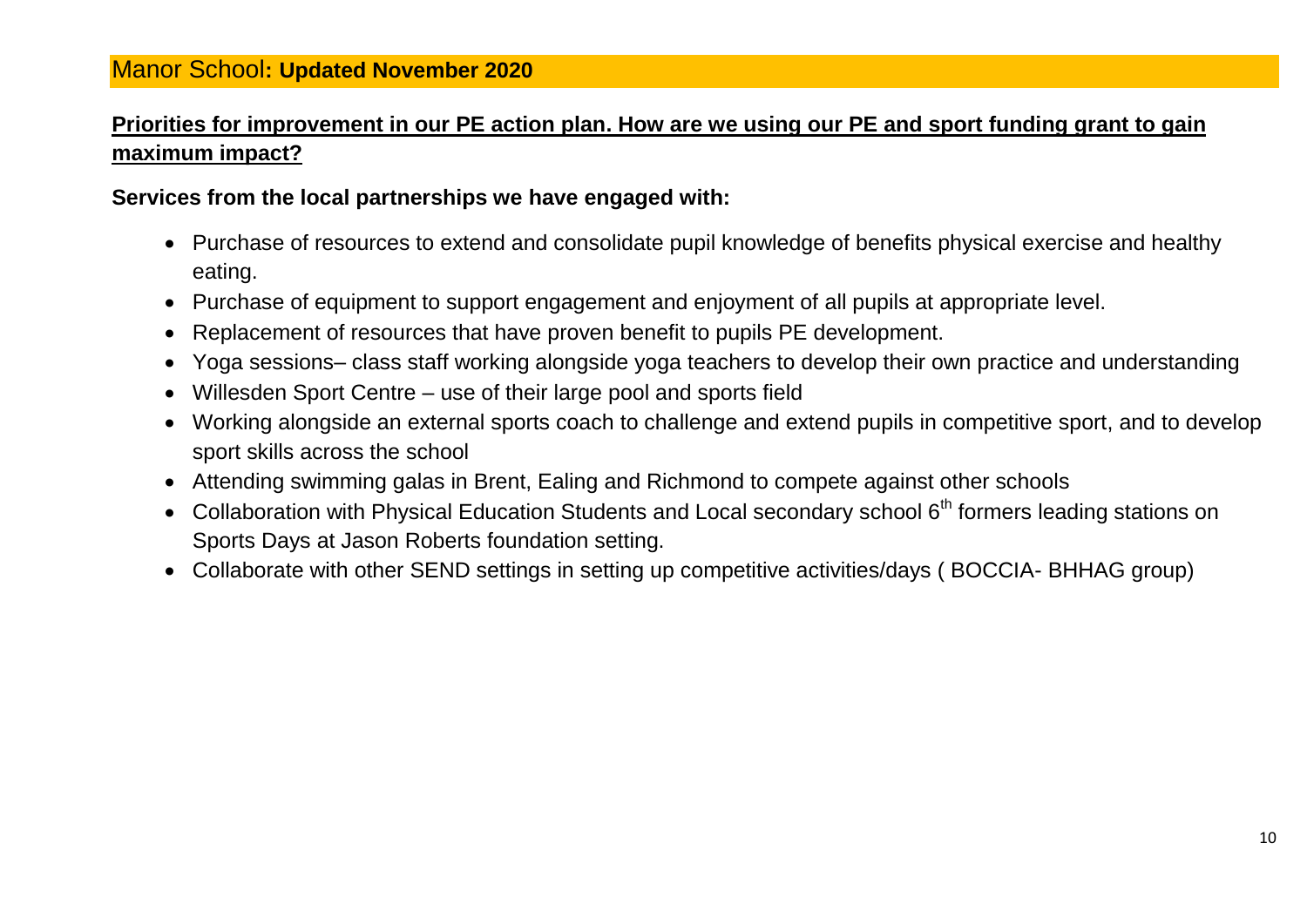## **Our PE Curriculum Focus Areas:**

## **EYFS pupils and pupils with complex learning needs:**

### Physical Development

- Develop control and co-ordination in large and small movements.
- Move confidently in a range of ways, negotiating space.
- Handle equipment and tools effectively.
- Develop skills to manage basic hygiene and personal needs successfully.

### Swimming

- Develop basic swimming skills.
- Develop an understanding of the importance of personal hygiene in relation to pool use.
- Progress from using a swimming aid to developing their confidence and competence in being able to swim without the use of any aids using recognised swimming strokes.

Pupils should be taught to:

- Engage in planned/unplanned opportunities to be active and interactive with peers
- Engage in basic movements including running, jumping, throwing.
- Engage in planned/unplanned opportunities to develop balance and coordination using large and small apparatus.
- Participate in paired activities
- Copy movements and/or follow simple one key word instructions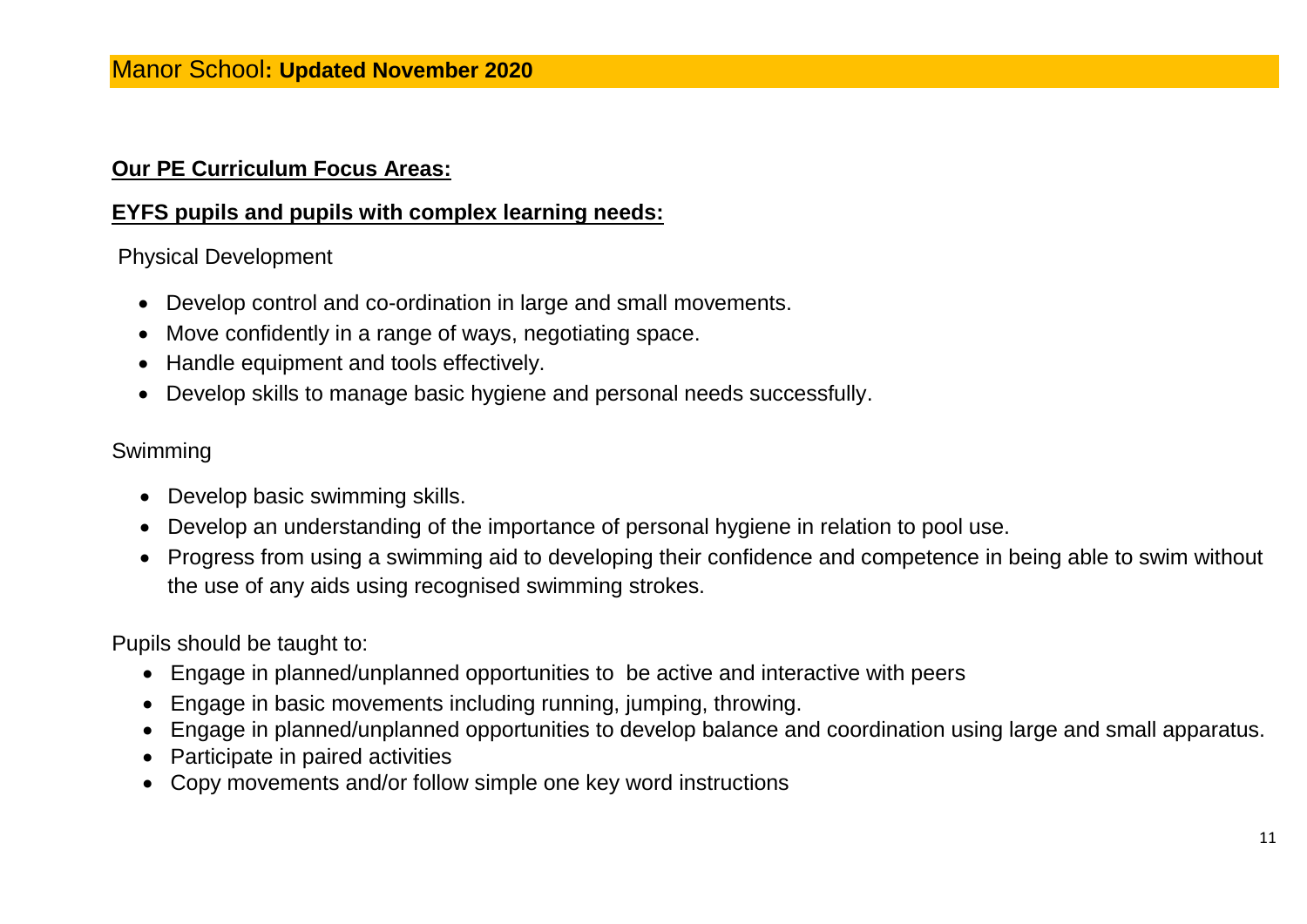- Perform simple movements in dance
- Begin to recognise changes in body after activity with adult modelling and input

### **Key Stage One**

Dance

- Use different parts of the body to explore personal and general space and to move using simple actions.
- Listen to, and move in response to, different stimuli and accompaniments.
- Move in a controlled manner, at different speeds and in different directions, using different levels in space.
- Perform simple steps and movements to given rhythms and musical phrases.

#### **Gymnastics**

- Explore a range of movement skills, including travelling, jumping, landing, climbing, transferring weight, balancing.
- Explore, practise and improve body management skills.
- Progress from working individually to working in pairs.
- Where possible, begin to evaluate their movements and those of others.

#### Swimming

- Develop basic swimming skills.
- Develop an understanding of the importance of personal hygiene in relation to pool use.
- Progress from using a swimming aid to developing their confidence and competence in being able to swim without the use of any aids using recognised swimming strokes.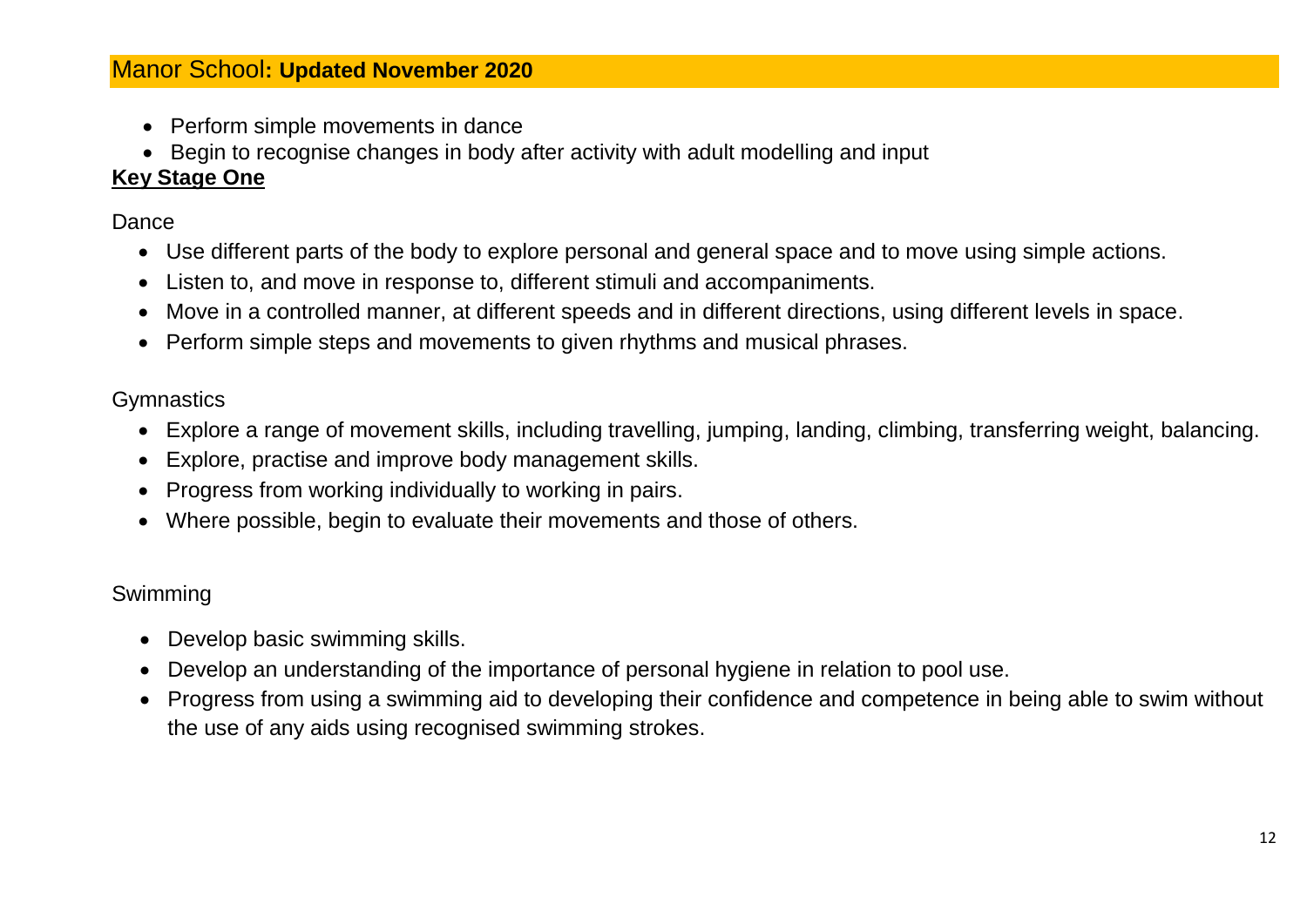Pupils should be taught to:

- Master basic movements including running, jumping, throwing, as well as developing balance, agility and coordination and begin to apply these in a range of activities (OT advice)
- Participate in group games
- Perform dances using simple movement pattern

## **Key Stage Two**

**Athletics** 

- Participate in fun activities and physical challenges.
- Learn, understand and develop the core skills of running, jumping and throwing individually and in a co-operative context, using a variety of equipment.
- Progress from simple running, jumping and throwing activities towards more difficult personal challenges.
- Analyse personal performance in a variety of ways.

#### Dance

- Progress from using simple movements and gestures towards a structured, sequenced and co-ordinated set of movements.
- Develop their movements progressively individually, in pairs, in trios, in small groups and in larger groups.
- Develop more effective use of space levels, directions, speed and strength
- Move with increased control, co-ordination and poise, using a variety of actions and gestures to communicate ideas and feelings.
- Create, practise and perform movement sequences, using a variety of stimuli and to an audience.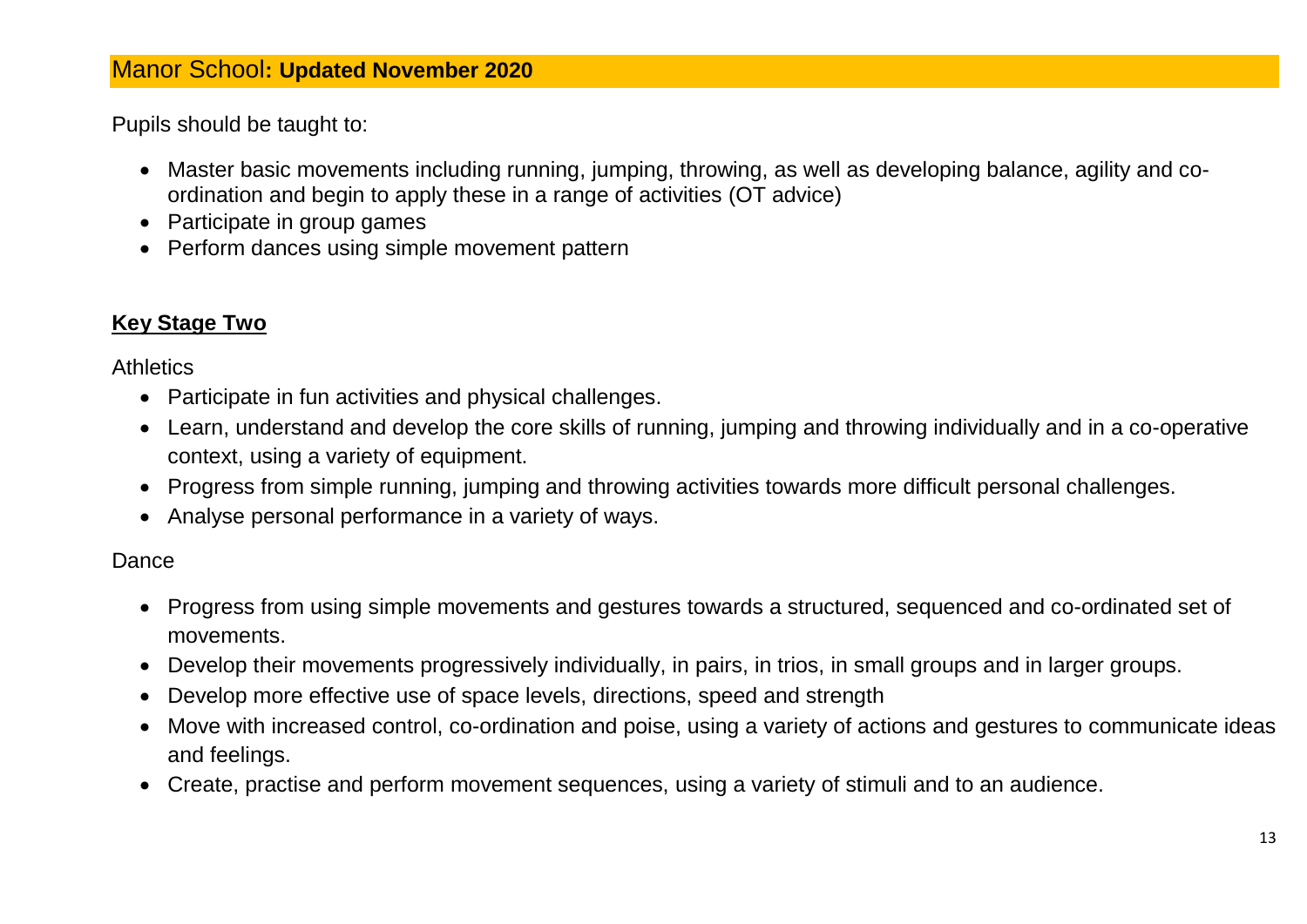Structure dances with clear beginnings, middles and ends.

Games (Invasion /Racquet and Bat)

- Progress from developing skills for partner activities and games to skills for adapted games and mini-games, through first co-operative and then competitive play.
- Progress skills of handling, hitting and kicking using a variety of equipment to skills needed for adapted games and mini-games, through first co-operative and then competitive play.
- Continue to develop control in running, jumping, changing speed, stopping and starting, with and without small equipment.
- Develop an understanding of, and participate in, small-sided, adapted and mini games.

#### **Gymnastics**

- Extend body management skills and improve the variety and quality of movement.
- Progress from working individually to working in pairs, trios, small groups and whole groups.
- Explore, practise and refine a range of movement skills, including travelling, flight, rolling, balancing, transferring weight, twisting, turning and stretching.

## Swimming

- Develop basic swimming skills.
- Show understanding of the importance of personal hygiene in relation to pool use.
- Progress from using a swimming aid to developing confidence and competence in swimming without the use of any aids using recognised swimming strokes.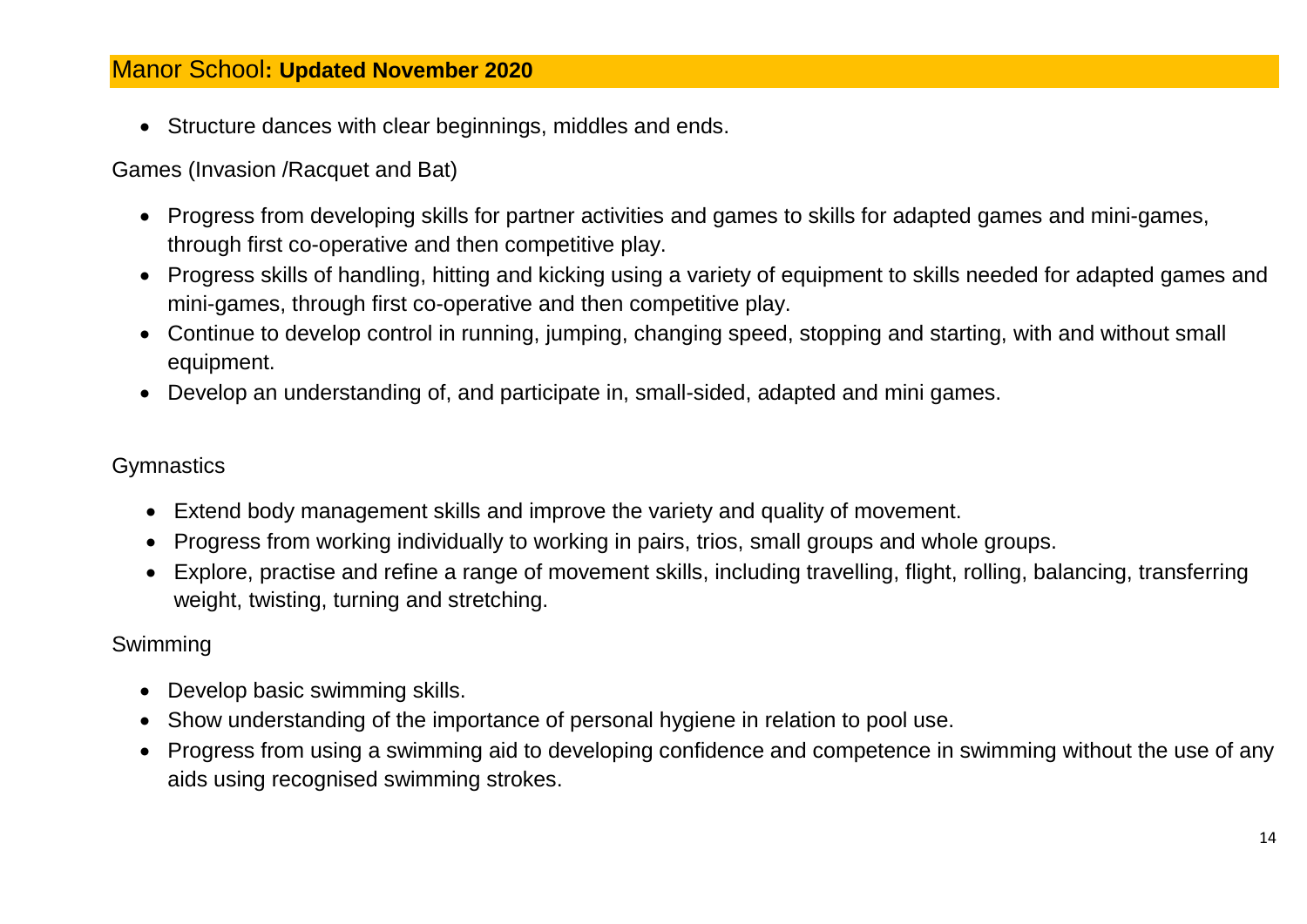#### Outdoor Education and Adventure

- Take part in outdoor and adventurous activity challenges both individually and within a team.
- Develop ability to evaluate and recognise own success.
- Be physically active for sustained periods of time.
- Play competitive games (communicating, collaborating and competing with each other).
- Develop confidence and self-belief in own abilities.
- Develop independence and responsibility.
- Develop ability to listen and communicate effectively with others.
- Develop increased resilience and determination.
- Develop increased knowledge and understanding of the natural environment.

Pupils should be taught to:

- Use running, jumping, throwing and catching in isolation and in combination.
- Play competitive games, modified where appropriate, such as badminton, basketball, cricket, football, hockey, netball, rounders and tennis, and apply basic principles suitable for attacking and defending.
- Develop flexibility, strength, technique, control and balance, for example, through athletics and gymnastics.
- Perform dances using a range of movement patterns.
- Take part in outdoor and adventurous activity challenges.
- Begin to compare their performances with previous ones and demonstrate improvement to achieve their personal best, e.g. using iPads to photograph and video PE sessions to discuss.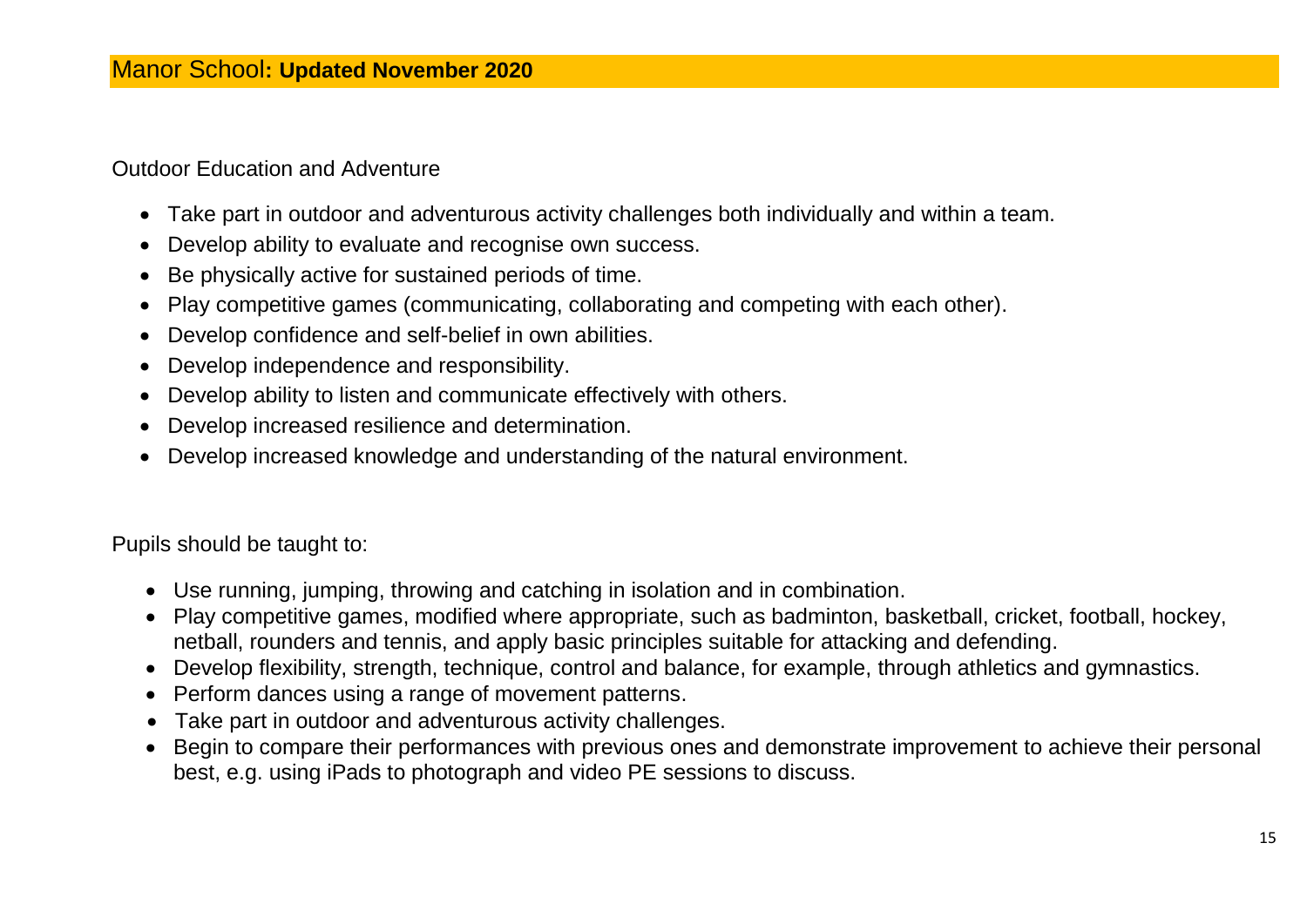#### **Play and Lunch Time fitness, sport and exercise opportunities:**

- Scooters and bikes coordination and stamina
- Variety of climbing equipment gross motor development, develop upper body strength
- Trampoline stamina/cardio
- Fitness equipment (most suitable for KS2) cardio/stamina
- Football or hockey in MUGA team games, communication and interaction led by support staff (one is a qualified sports coach)
- **'**Huff and puff' led by support staff– aimed at encouraging pupils to access cardio exercise and develop stamina in a fast, fun session
- Play buddies –Y5/6 KS2 pupils leading short running sessions and follow my leader session

|                               | PE 2020/21 To improve the quality of teaching and diversity of the curriculum in order for all pupils to make regular and sustained<br><b>progress</b>                                                                                 |                                                                                                 |                    |                                      |                  |                 |                                                                              |  |  |
|-------------------------------|----------------------------------------------------------------------------------------------------------------------------------------------------------------------------------------------------------------------------------------|-------------------------------------------------------------------------------------------------|--------------------|--------------------------------------|------------------|-----------------|------------------------------------------------------------------------------|--|--|
| <b>Actions and strategies</b> |                                                                                                                                                                                                                                        | Impact and sustainable<br>outcomes                                                              | Resources/<br>Cost | By who                               | By when          | <b>Progress</b> | <b>Evidence</b>                                                              |  |  |
|                               | <b>Curriculum Development</b><br>Continue to monitor and<br>Review our curriculum<br>including PE curriculum so<br>that it remains relevant,<br>broad and engaging for all<br>and meets the requirements<br>of the National Curriculum | High quality PE for all<br>covering all PE strands<br>Pupils confident to try<br>new activities | Time allocation    | <b>FS</b><br><b>MOC</b><br><b>CH</b> | November<br>2021 | Ongoing         | Learning walks,<br>Teacher<br>observation,<br>PE Lead<br>Teacher<br>feedback |  |  |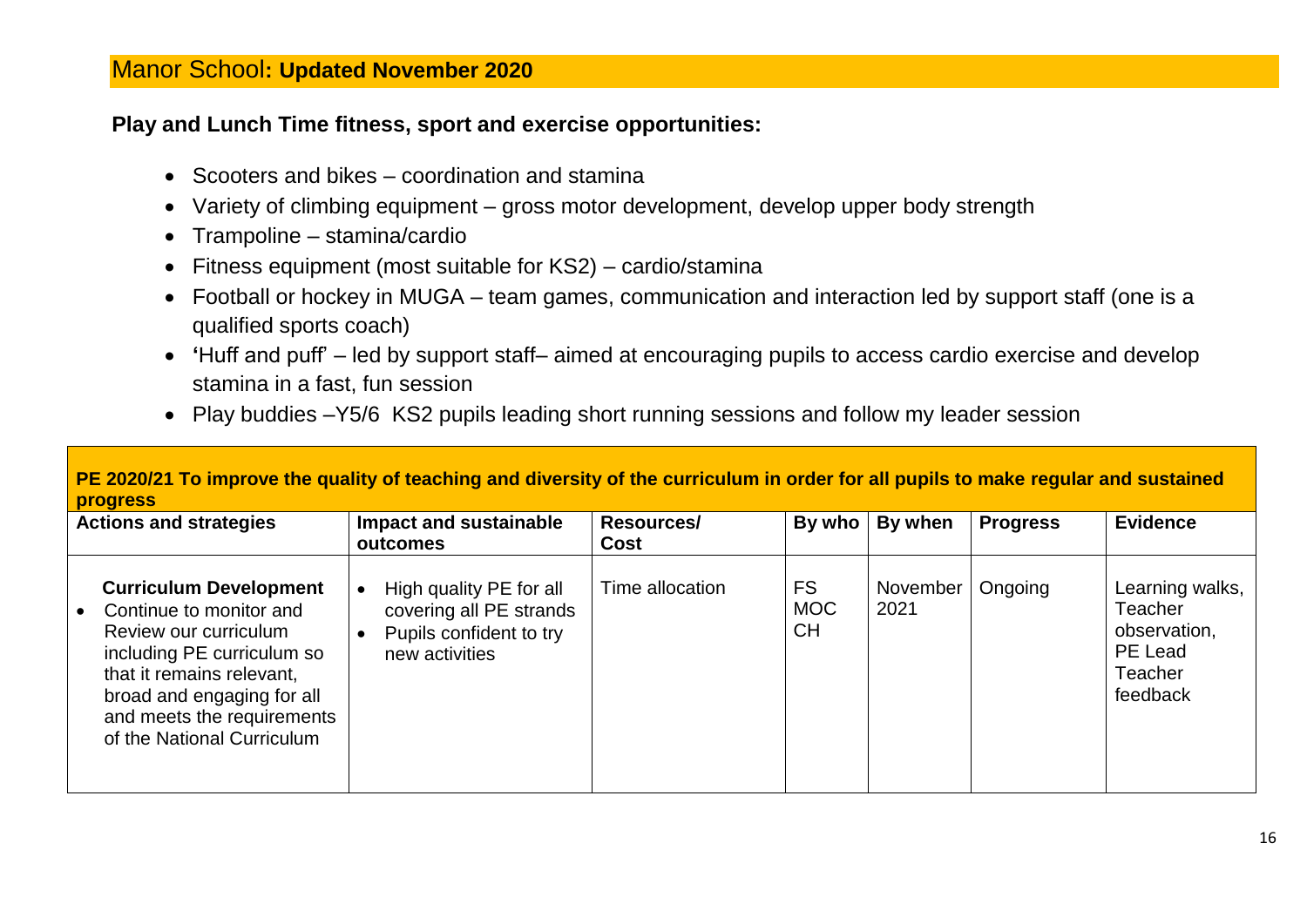| <b>Achievement of pupils</b><br>Continue to use iPads to<br>support self -assessment,<br>peer review and to support<br>staff in planning lessons that<br>ensure progress is being<br>made with all pupils.<br>Replace iPads where<br>necessary but also extend<br>pupil use and develop skills<br>on review of own PE skills | Staff are aware of the<br>$\bullet$<br>need/ opportunity to<br>video and reflect on PE<br>sessions with pupils<br>Staff are confident to<br>$\bullet$<br>use iPads to support<br>accurate assessment of<br>pupil's progress and<br>next steps<br>Pupils are confident to<br>$\bullet$<br>use iPads to film and<br>reflect on PE sessions<br>Pupils use iPads to<br>self-review, with adult<br>support if needed | Purchase of<br>more class iPads<br>and<br>replacement/upgrade                                                | <b>LS</b><br><b>FS</b><br><b>MOC</b><br><b>CH</b>                  | November<br>2021 | Additional<br><b>iPads</b><br>purchased for<br>classes.<br>Pupils and<br>staff<br>supported in<br>use for<br>assessment<br>and reflection<br>on PE<br>sessions<br>Central<br>storage area | Videos<br>Pupils and staff<br>confident to use<br>iPads<br>Pupils reflecting<br>and making<br>comments on<br>videos of PE<br>sessions |
|------------------------------------------------------------------------------------------------------------------------------------------------------------------------------------------------------------------------------------------------------------------------------------------------------------------------------|-----------------------------------------------------------------------------------------------------------------------------------------------------------------------------------------------------------------------------------------------------------------------------------------------------------------------------------------------------------------------------------------------------------------|--------------------------------------------------------------------------------------------------------------|--------------------------------------------------------------------|------------------|-------------------------------------------------------------------------------------------------------------------------------------------------------------------------------------------|---------------------------------------------------------------------------------------------------------------------------------------|
| Key priority: School Sport - To increase opportunities for participation in a range extra-curricular and competitive opportunities                                                                                                                                                                                           |                                                                                                                                                                                                                                                                                                                                                                                                                 |                                                                                                              |                                                                    |                  |                                                                                                                                                                                           |                                                                                                                                       |
| <b>Actions and strategies</b>                                                                                                                                                                                                                                                                                                | <b>Impact and sustainable</b><br>outcomes                                                                                                                                                                                                                                                                                                                                                                       | <b>Resources/</b><br>Cost                                                                                    | By who                                                             | By when          | <b>Progress</b>                                                                                                                                                                           | <b>Evidence</b>                                                                                                                       |
| <b>Extra-curricular activities</b><br>Develop and lead lunch<br>fitness activities<br>Ensure as many children<br>are active at lunch play as<br>possible                                                                                                                                                                     | Engagement and<br>$\bullet$<br>enjoyment at lunch and<br>break times increases<br>Pupil activity at lunch<br>$\bullet$<br>and break times<br>increased<br>PE physical activity and<br>$\bullet$<br>school sport are<br>encourage and<br>celebrated across the                                                                                                                                                   | Training (including<br>time allocation of<br>Pupil<br>representatives)<br>Training of staff<br>where needed. | <b>Pupils</b><br>SMSA's<br><b>FS</b><br><b>HLTA's</b><br><b>CH</b> | November<br>2021 | Ongoing                                                                                                                                                                                   | Observations of<br>the playground<br>and feedback<br>from<br>Playground<br>supervisors                                                |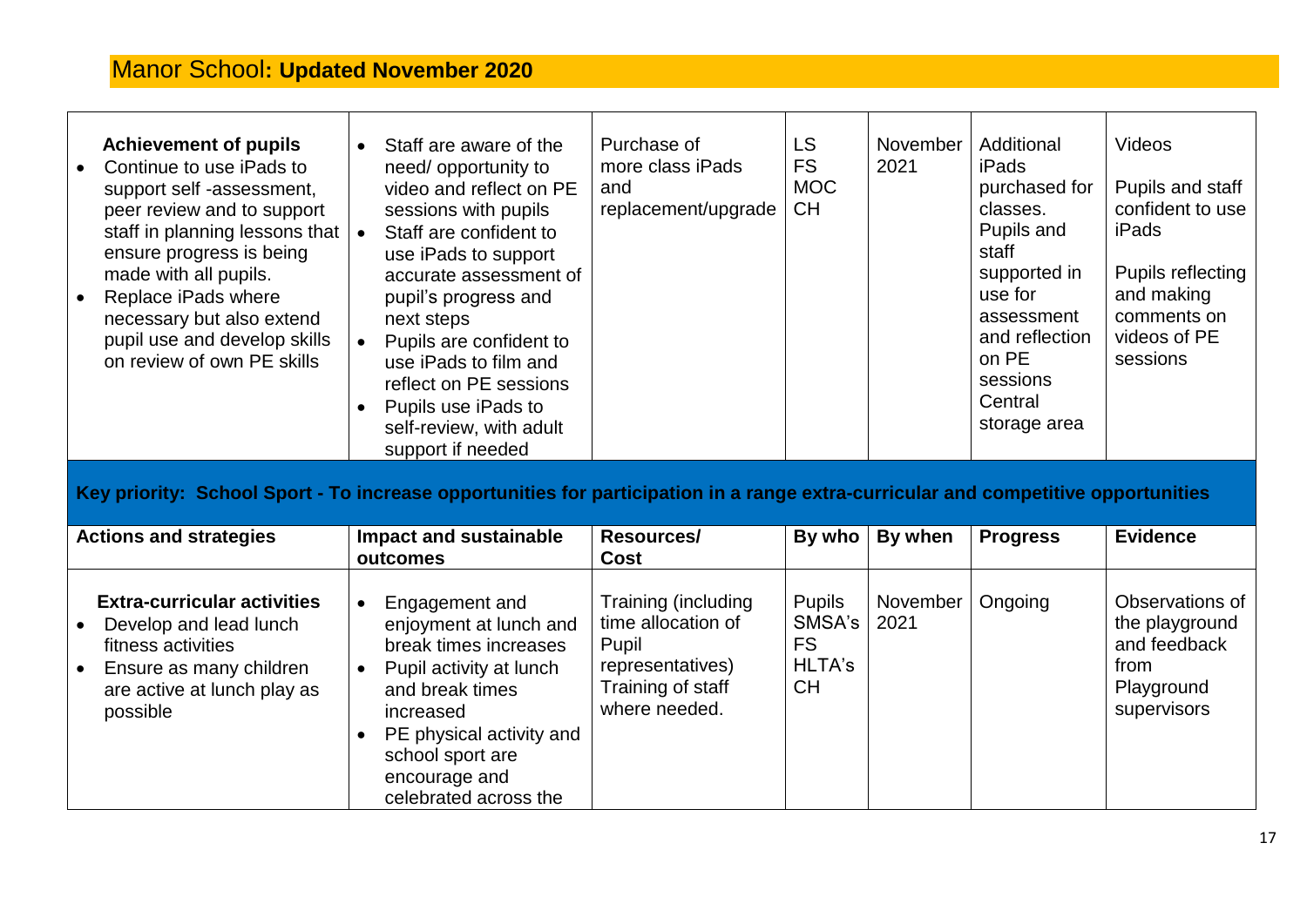|           |                                                                                                                       | school                                                              |                                                     |                              |                         |         |                                         |
|-----------|-----------------------------------------------------------------------------------------------------------------------|---------------------------------------------------------------------|-----------------------------------------------------|------------------------------|-------------------------|---------|-----------------------------------------|
|           | <b>Competitive opportunities</b><br>• Further develop competitive<br>opportunities for pupils in<br>both inter school | Pupils recognise the<br>wider benefits of<br>participating in sport | Swim Team time<br>Entry fees and                    | <b>FS</b><br>LB<br><b>CH</b> | Each term<br>2 external | Ongoing | Participation<br>rates                  |
| $\bullet$ | swimming<br>galas/competitions<br>Implement a reward system                                                           | and consider it an<br>important part of their<br>development        | transport<br>Certificates, medals,<br>stickers etc. |                              | $1$ in<br>school        |         | Feedback from<br>community<br>clubs     |
|           | that celebrates<br>achievements in sport e.g.<br>effort, fair play, teamwork<br>etc.                                  | Pupils participation<br>increases (celebrated in<br>assemblies)     |                                                     |                              |                         |         | Parental<br>feedback<br>Parental survey |

## **Key Area: Health and well-being – To use physical activity to improve pupil health, wellbeing and educational outcomes**

| <b>Actions and strategies</b>                                                                                                                               | Impact and sustainable<br>outcomes                                                                                                                                                                                                                                                                                      | Resources/<br>Cost                          | By who    | By when | <b>Progress</b>                                                       | <b>Evidence</b>                                                                              |
|-------------------------------------------------------------------------------------------------------------------------------------------------------------|-------------------------------------------------------------------------------------------------------------------------------------------------------------------------------------------------------------------------------------------------------------------------------------------------------------------------|---------------------------------------------|-----------|---------|-----------------------------------------------------------------------|----------------------------------------------------------------------------------------------|
| <b>Awareness of healthy</b><br><b>lifestyles</b><br>Develop and implement a<br>$\bullet$<br>healthy active lifestyle<br>programme (life skills and<br>PSHE) | Pupils make healthy<br>$\bullet$<br>lifestyle choices that are<br>celebrated and shared<br>Positive attitudes<br>$\bullet$<br>towards healthy active<br>lifestyles are<br>encouraged among<br>pupils and staff and<br>extended to parents and<br>carers<br>Pupils meet the<br>nationally recommended<br>activity levels | Curriculum planning<br>and life skills lead | <b>JS</b> | Ongoing | Pupils enjoy<br>healthy food<br>and are active<br>on a daily<br>basis | <b>Observations</b><br>Participation<br>rates<br>Pupil<br>discussion<br>Parental<br>feedback |